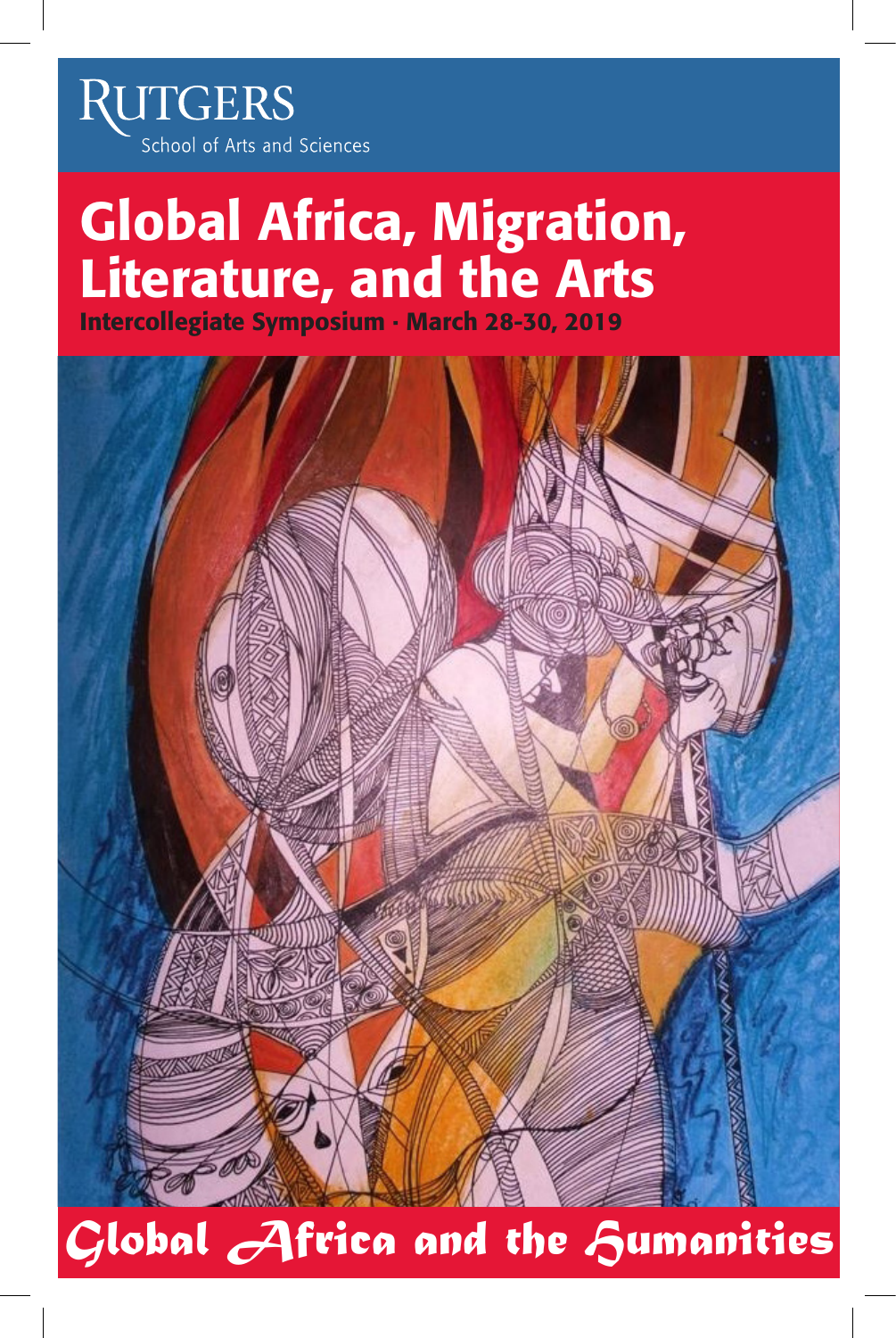# Description of the Symposium

The Symposium *Global Africa, Migration, Literature, and the Arts*, March 28-March 29, 2019 is intended to explore how Africans and people of African descent globally have been and continue to be at the center of complex histories of encounter and exchange, traversing geographic, generational, and cultural boundaries over the centuries. It will highlight the lived experiences of migration of, and its impact on, the people of Africa and its Diaspora through the prism of the arts—literature visual cultures and performances including film, comics, graphic arts, painting, photography, music, and dance. Departing from a critical examination of the discourses of migration, location, home and identity in the context of social and cultural transit, the symposium will position Africans and the African Diaspora as participants and players in the movement of both tangible and intangible matter—multi-generic ideas, texts, stories, memories, artifacts and performances—as they move through time and space in the World. In the final analysis, the symposium will highlight the multidimensional nature of the interchange between Africa and other regions of the world as experienced in the realm of the arts, demonstrating the global/international reach and scope of the arts and art movements from Africa and the African Diaspora.

**Co-convenors:** The Department of African, Middle Eastern, and South Asian Languages and Literatures (AMESALL), the Department of French, the School of Environmental and Biological Sciences (SEBS), the Business School, and the Center for African Studies (CAS)

# About the Global Africa and the Humanities Series



It has been over 25 years since Robert H. Bates, Valentine Y. Mudimbe and Jean O'Barr produced their edited volume, *Africa and the Disciplines*. The text was crucial in delineating some of the important contributions of research in and on Africa to both the humanities and the social sciences. In addition to the many new and complex developments that have continued to unfold in the quarter of a century or so since its publication, the book covered research in only two areas of the humanities – literature, primarily in European languages,

and philosophy. In addition, the book defined Africa in its narrower, continental frame. The three symposia that are part of this series, to run over a period of three academic years, are intended to continue this trans-disciplinary conversation on Africa and the humanistic disciplines, but taking Africa in its more global meaning.

*Global Africa and The Humanities Series* is an Initiative of The Department of African, Middle Eastern and South Asian Languages and Literatures (AMESALL) in collaboration with School of Arts and Sciences-Humanities and the Center for African Studies. Its co-convenors are Professor Ousseina Alidou and Professor Alamin Mazrui.

Time Traveler, *Cover artwork, and* Collecting and Recollecting*, above by Adérónké Adésolá Adésànyà* 

# *Global Africa and the Humanities*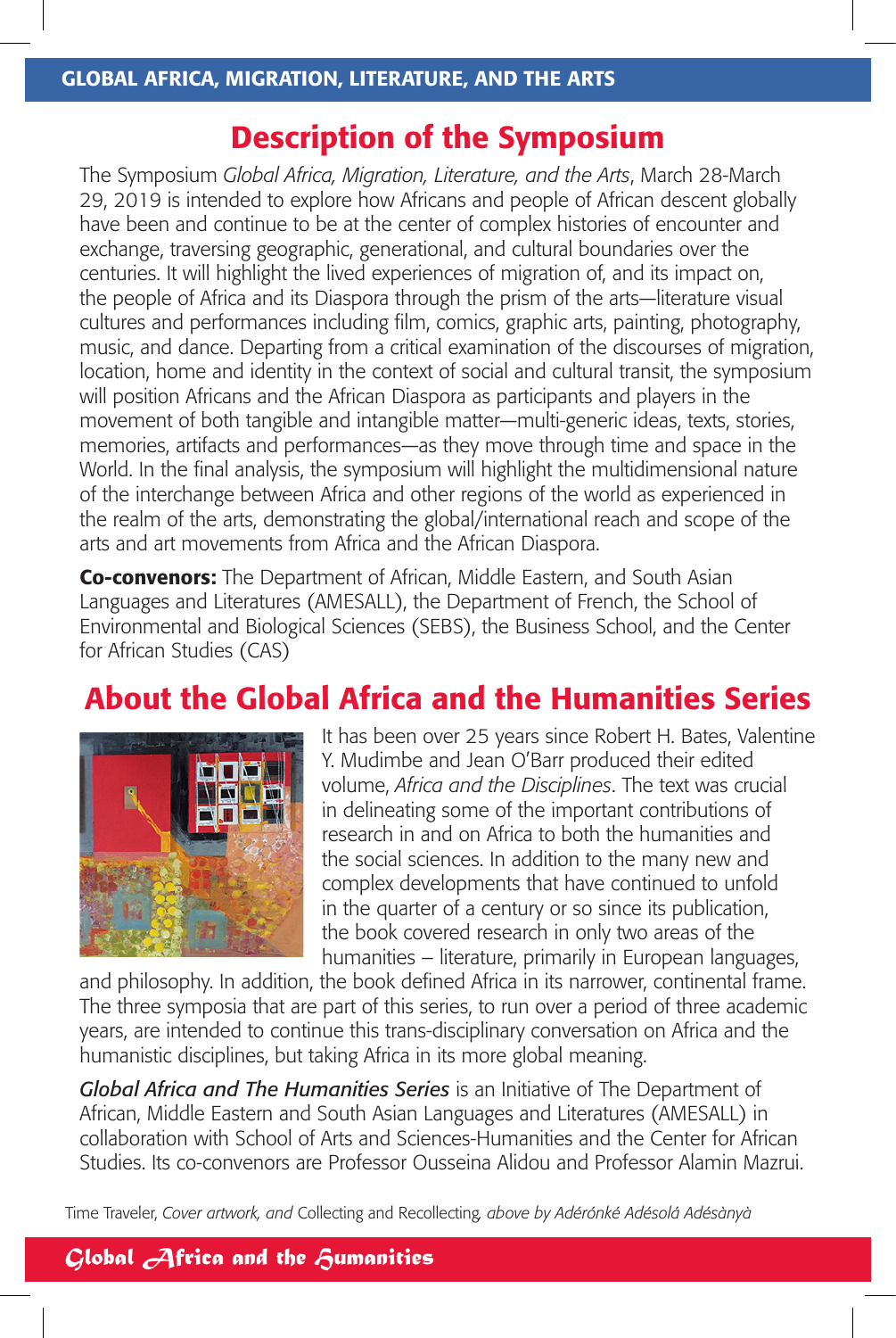# PRE-SYMPOSIUM

Wednesday, March 27, 2019

#### MAASAI Remix Film Screening

Co-directed by Kelly Askew (University of Michigan) and Ron Mulvihill (Winner of 2004 Paul Robeson Award for Best Feature Film Maangamizi, The Ancient One)

**Introduction: Ousseina Alidou** 

Time: 1:10pm - 02:30pm

Location: Scott Hall, Room 201, Rutgers College Avenue Campus

**Discription of Film:** *Maasai Remix* (a 73 min. ethnographic film) explores how three Maasai individuals confront problems in their community by drawing strength from local traditions, modifying them when necessary, and melding them with new resources. Adam Ole Mwarabu, founder and director of a Maasai NGO, navigates domestic and international political spheres to advocate for Maasai rights to their pastoralist lifestyle. At the United Nations Permanent Forum on Indigenous Issues he forcefully but respectfully calls for an end to the persecution of Maasai pastoralists. Evalyne Mkulati Leng'arwa pursues a college education in the USA, having convinced her father to return 12 cows given him by a man wanting to marry Evalyne when she was but 9 years old. Her dream of empowering Maasai women propels her to delay marriage, inviting criticism and suspicion from the community. Frank Ole Kaipai, the elected leader of his village, faces stiff opposition as he tries to promote secondary school education, protect the village forest, and save the cattle wealth of alcoholic men by transferring it to their wives. Sharing a goal of Maasai self-determination in an ever changing world, Adam, Evalyne and Frank in divergent settings innovate while maintaining an abiding respect and love for their culture.

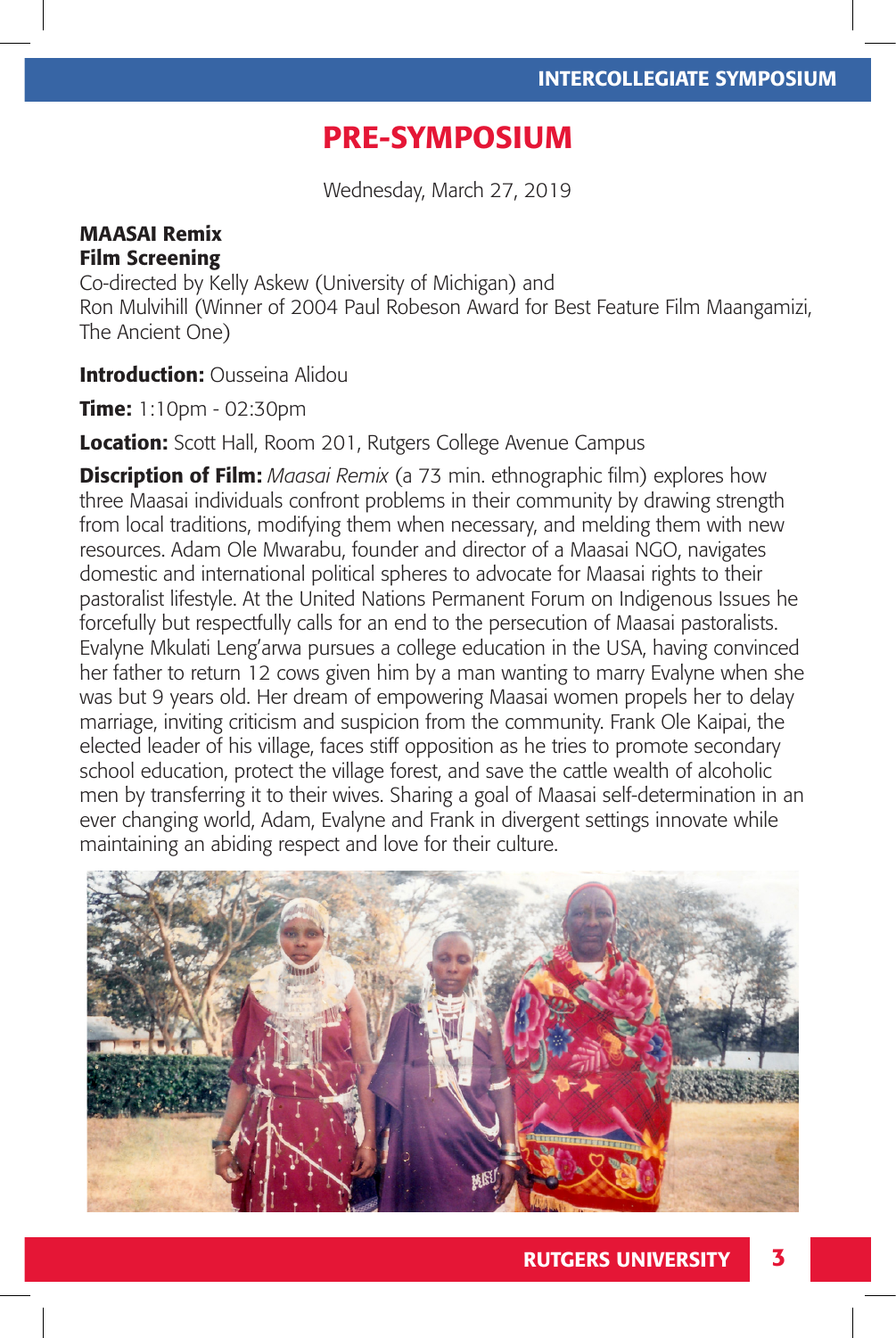# *Day 1*

# Thursday, March 28, 2019, 8:00am-9:00pm Rutgers College Avenue Campus, Teleconference Room, Alexander Library

#### 8:00am-9:00am Registration and Breakfast

#### 9:00am-9:30am Welcome and Opening Remarks

Convenors: Ousseina Alidou and Renée Larrier Director, Center for African Studies: Genese Sodikoff AMESALL Chair: Charles Häberl SAS Executive Vice Dean: James Masschaele Rutgers Global: Rick Garfunkel and Rick Lee

#### 9:30am-11:15am Panel 1

Global Africa, Material Cultures, and the Arts of Being Moderator: François Cornilliat Ouafaa Deleger: *The Piano as a Cultural Passage:* Le Piano Oriental*, Z. Abirached* Roger Noguerol Ramírez: *El Cajon as a Symbol of Resistance* Jonathan Bishop Highfield: *Riding the Indian Ocean's Waves Displacement of People and Movement of Food across Four Continents*

#### 11:15am-11:30am Coffee Break

Cacophonous cognates: Poetry Performance by Thato Magano

#### 11:30am-12:45pm Keynote Address

Introduction: Renée Larrier Manthia Diawara: *Global African Studies: Some Thoughts from Édouard Glissant*

#### 12:45pm-1:30pm Lunch

#### 1:30pm-3:15pm Panel 2

Global Africa, Hip Hop Cultures, and Sonic Agency Moderator: Tadjou-N'Dine Mamadou Yacoubou RaShelle R. Peck: *Global Blackness in Underground Nairobi Hip Hop* Tosin Gbogi: *Postcolonial Resistance, Transethnic Vernaculars, and New Youth Identities in African Hip Hop Cultures* Eric Charry: *Hip Hop Africanized*

#### 3:15pm-4:15pm In Honor of Kassahun Checole and Africa World Press

Conversation with Christopher Wise on *The Manuscript of Timbuktu* Moderators: Bode Ibironke and Carolyn Brown

#### 4:15pm-4:30pm Coffee Break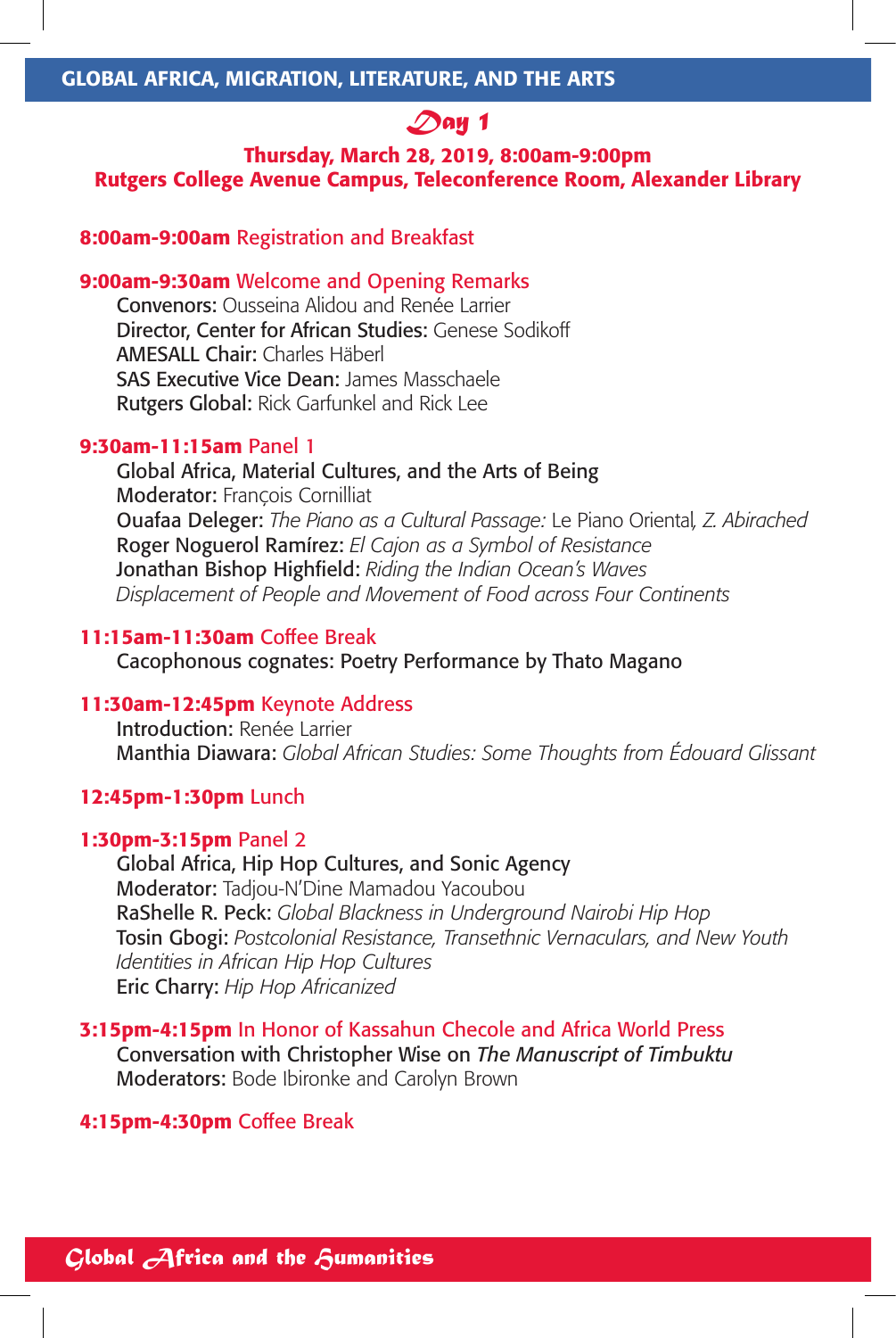#### 4:30pm-6:15pm Panel 3

Global Africa, Decolonial Praxis, and the Literary Imagination Moderator: Paulina Maria Barrios Simone Brioni: *Collaboration as a Decolonial Practice* Christopher Wise: *Yambo Ouologuem's* Le devoir de violence *at 50* Amir Mohamed Aziz: *Towards a Queer Decoloniality: (Trans)Gender Epistemologies, the Invention of Binary Sex/Gender, and the Coloniality of White Gender*

#### 6:30pm-7:30pm Reception

Welcoming Remarks: Dean of Humanities, Michelle Stephens

## **7:30pm-9:00pm** Film Screening and Conversation

*An Opera of The World* by Manthia Diawara Introduction: Genese Sodikoff, CAS Director

#### An Opera of The World

Manthia Diawara, Director University Professor, Film Director and Producer, Writer New York University, Tisch School for the Arts

Manthia Diawara writes: "My film, *An Opera of the World* (2017), is…a kind of tribute to Lamko's libretto, through which I freely interpret the themes in my film. I have taken some of the key characters in *Bintou Were*, a Sahel Opera, whose performances aim to mirror the drama of the current migration crises in the world… My second goal with *An Opera of the World* was to build a meeting point between the genre of opera and the medium of film and see what new meanings emerge out of that porosity of borders, transgression of frontiers between Africa and the rest of the world. I wanted to ask if film can be the new opera medium par excellence: because of the easy access the masses have to it, and because it is the perfect vessel for carrying several contradictory emotions at the same time."

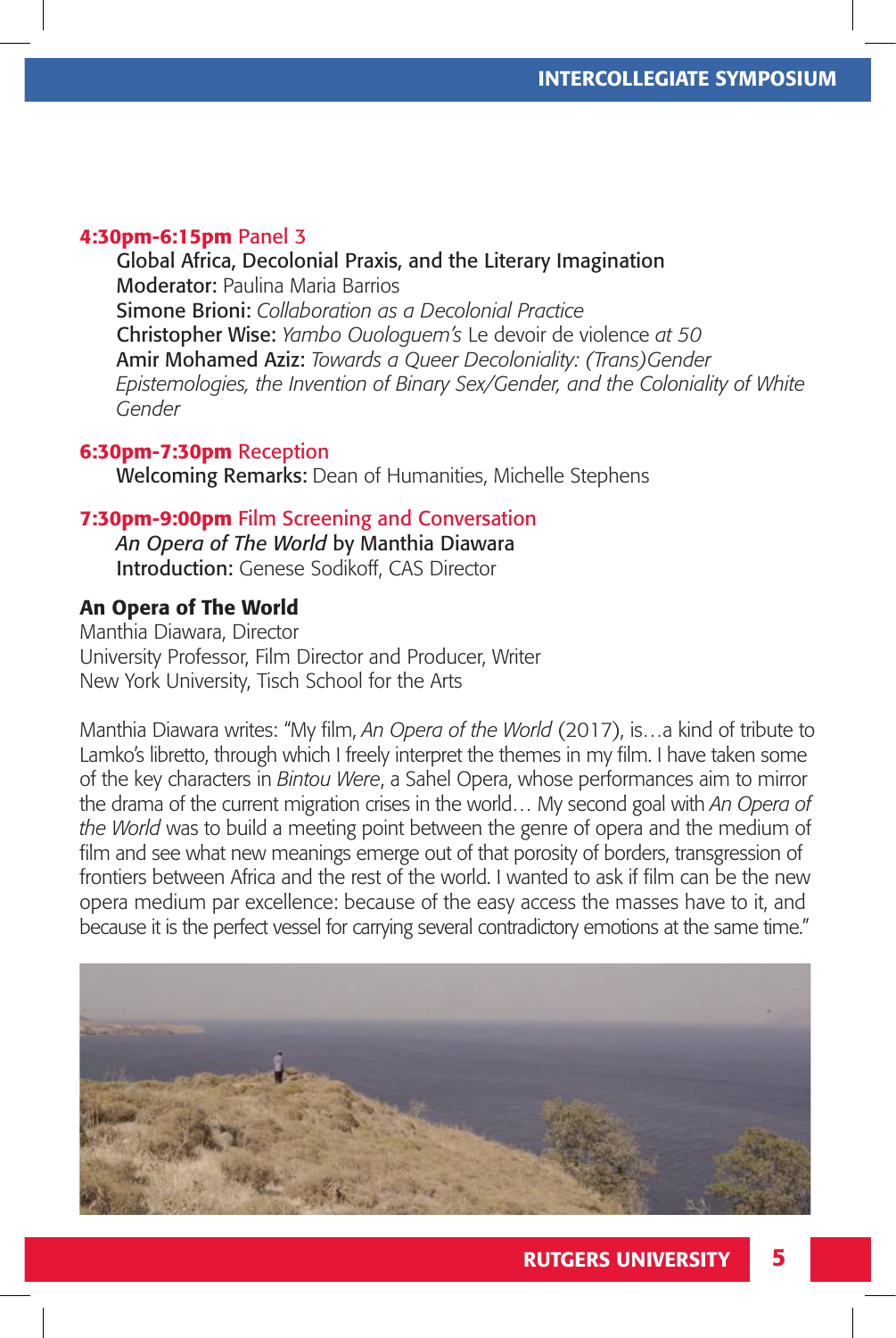# *Day 2*

# Friday, March 29, 2019, 8:00am-9:30pm Rutgers College Avenue Campus, Teleconference Room, Alexander Library

#### 8:00am-9:00am Registration and Breakfast

#### 9:00am-10:45am Panel 4

Global Africa, Migrations, and the Ethics of Conversation Moderator: Ousseina Alidou Diya Abdo: *Every Campus A Refuge: Reimagining the University in a Time of Crisis* Adérónké Adésolá Adésànyà: *Embracing/Embodying Glo-cal-ity: New African Diaspora Artists' Aesthetics and Transnational Conversations* Lisa Yung and Ricardo Larémont: *Afro-Asian Intersections and Migration*

# 10:45am-11:00am Coffee Break

#### 11:00am-12:45am Panel 5

Global Africa, Women's Bio-Graphics, and the Practice of Diaspora Moderator: Chioma Nwankwo Alexandria Smith: *Roaring Inside the Marble: Queer Diaspora in Akwaeke Emezi's* Freshwater Marame Gueye: *A Woman is Another Woman's Cure: African Women, Immigration, and Digital Sisterhood* Gabriel Bámgbósé: *The Self in Poetic Language: Poetics of Hapticality in Abena Busia's* Traces of a Life

#### 12:45pm-1:45pm Lunch

South African Writer, Sisonke Msimang Reading from *Always Mother Country: A Memoir of Exile and Home* Moderator: Stéphane Robolin

#### 1:45pm-3:30pm Panel 6

Global Africa, Aesthetic Mobility, and Digital Cultures Moderator: Federica Soddu Reginold Royston: *Podcasting and Orality in African Digital Aesthetics* Susanna Sacks: *The Aesthetics of Agency: International Art Festivals and the Limits of the Cosmopolitan Imagination* Clovis Bergère: *Clever Improvisations, Hashtags and Choreographies of Protest* 

*in Guinea*

#### **3:30pm-4:15pm** Mother and Daughter as African Artists

Conversation between Adérónké Adésolá Adésànyà and Tosin Adésànyà-Olaleye Moderator: Donna Gustafson

#### 4:15pm-4:30pm Coffee Break

*Global Africa and the Humanities*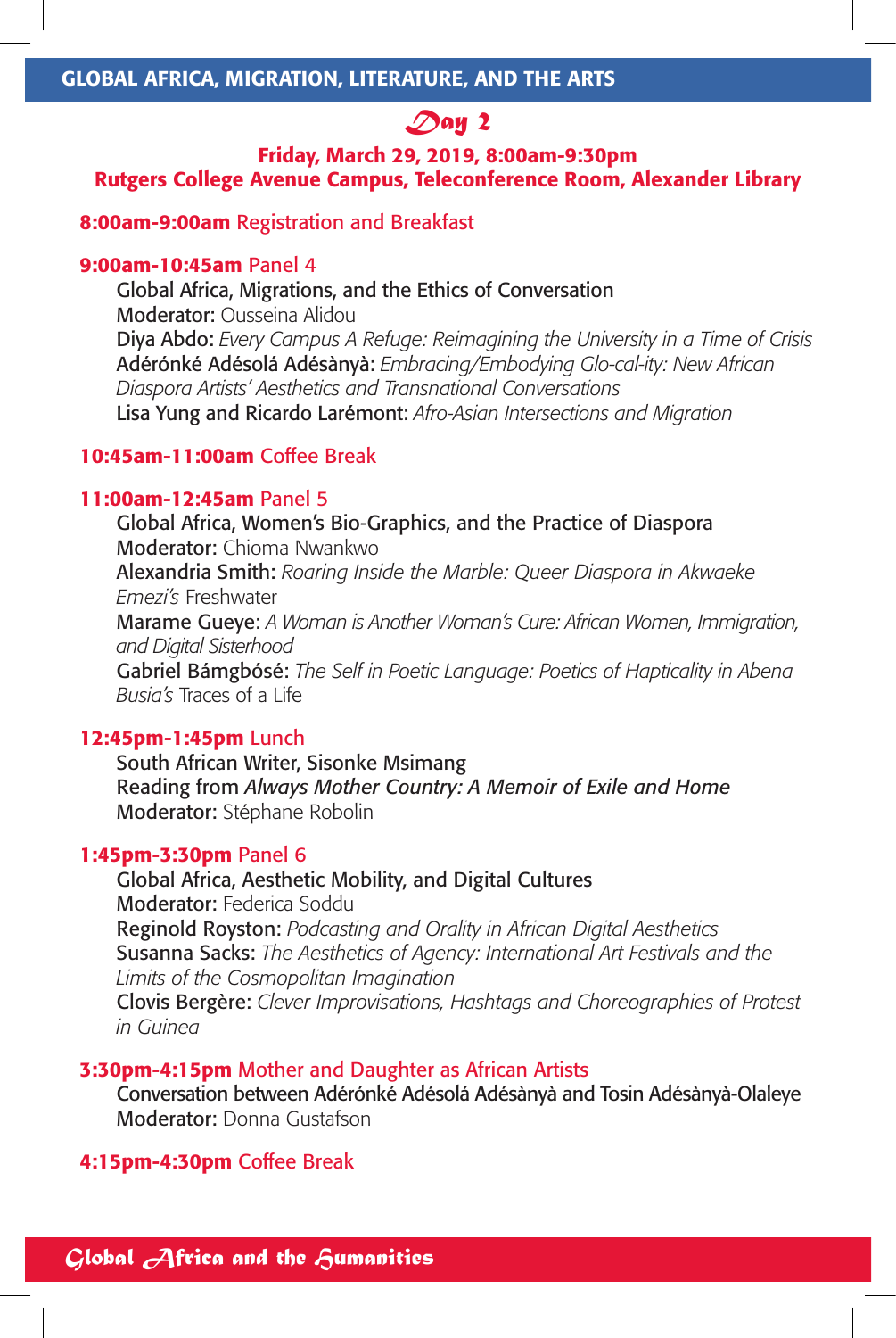#### 4:30pm-6:30pm Panel 7

Global Africa, Critical Blackness, and the Wakanda Imaginary Moderator: Jordan Steiner Wendy Wilson-Fall: *Practical Pan-Africanism: Global Musics, Mobility, and Blackness* andré carrington: *Watching Wakanda: Desiring Blackness in Marvel's* Black Panther*, From Page to Screen* Jonathon Repinecz: From Négritude to Wakanda: Toward A Critical Genealogy Ron Mulvihill: *Maasai Remix*

# 7:00pm-9:30pm Concluding Remarks and Celebration – ZIMMERLI MUSEUM

Department of French Tribute to Professor Renée Larrier

Moderator Professor Mary Shaw with Professor Myriam Alami, Professor Medha Karmarkar, Georgette Mitchell, Doctoral Student

Bloustein School of Public Health Tribute to Professor Meredeth Turshen: Professor Francis Barchi

Tribute to Professor Kassahun Checole: H.E. Ambassador Professor Abena Busia Tribute to Professor Manthia Diawara, NYU Tisch School of the Arts: Professor Ousseina Alidou

Performance by Students, Faculty, and NJ Community Play, Poetry, Music, Dance, Tributes, Performance, Africa World Press Exhibition, and more at the Zimmerli Museum

#### Artists/Performers/Poets:

Ahmed Butt Ala Jitan Alexis Haynie Amir Aziz Mohamed Antu Yacob Diya Abdo Etienne Labbouz Gabriel Bámgbósé

Hyo-Won Nakashio Itzel Corona Aguilar Jacob G Price Nyuma Waggeh Tadjou-N'Dine Mamadou Yacoubou Thato Magano Tosin Gbogi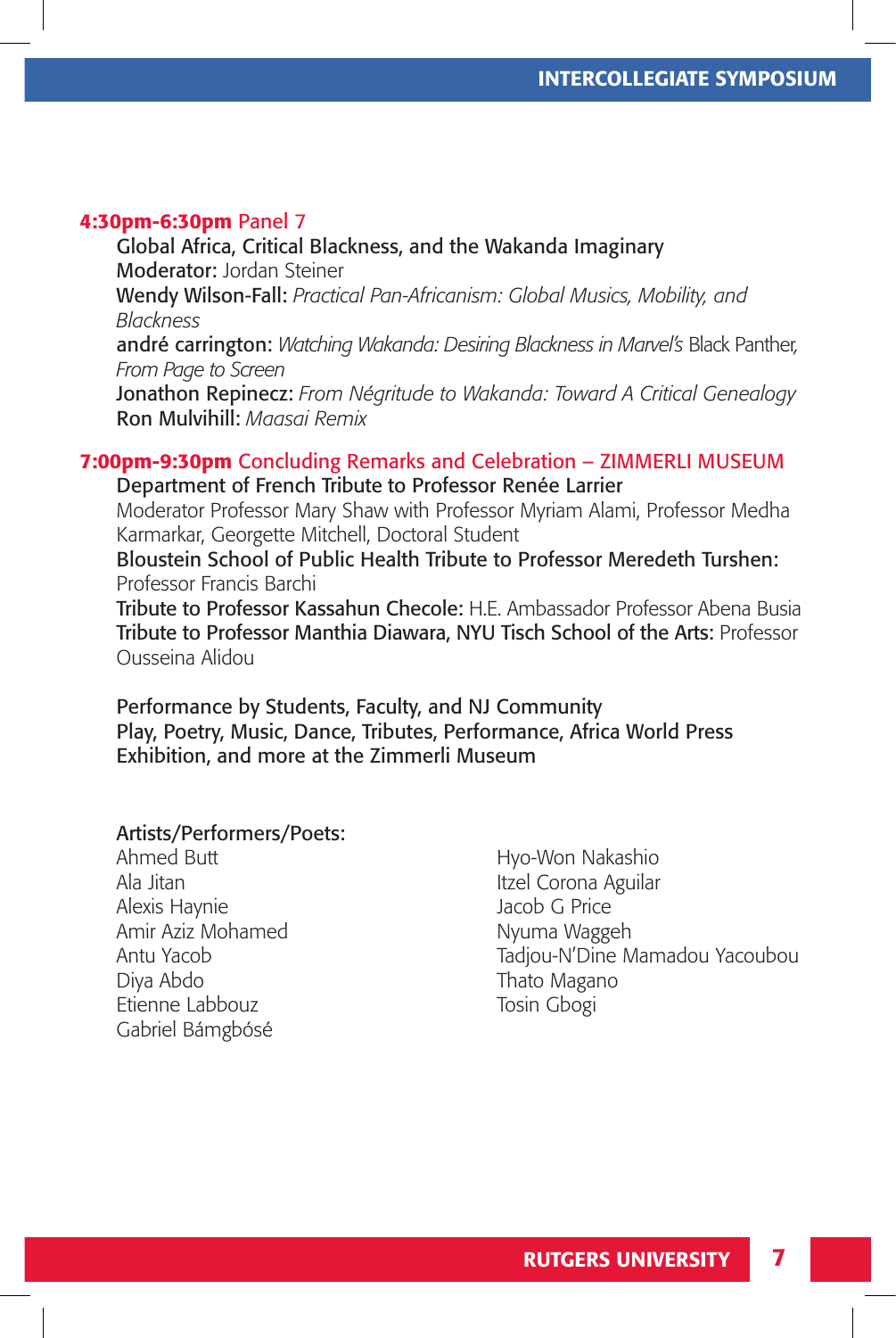# *Day 3*

## Saturday, March 30, 2019, 9:00am-3:00pm Rutgers Academic Building (AB) 15 Seminary Place, Room 2150, College Avenue Campus New Brunswick, NJ 08901

# K-12 Teachers Workshop Global Africa, Migration, Foodways, and Storytelling Teaching Global Africa Through its Foodways: From the Farm to the Table!

AMESALL-School of Environmental and Biological Sciences (SEBS)-BUSINESS SCHOOL and The Center for African Studies (CAS)

Co-convenors: Professor Renée Larrier (French), Professor Ousseina Alidou (AMESALL), Professor Genese Sodikoff (Director, Center for African Studies), Professor Jim Simon (SEBS), Professor Albert Ayeni (SEBS), Professor Mark Robson (SEBS), Professor Kevin Lyons (Business School), Emily Merchant (SEBS), and Dr. Olufunmilola (Funmi) Ibironke (Environmental and Occupational Health Sciences Institute)

## Workshop Facilitator: Professor Albert Ayeni

Description of Workshop: The intercollegiate symposium *Global Africa, Migration and The Arts* is followed by a one-day outreach, K-12 TEACHERS WORKSHOP: TEACHING GLOBAL AFRICA THROUGH ITS FOODWAYS: FROM THE FARM TO THE TABLE! in collaboration with The School of Environmental and Biological Sciences (SEBS) and the Business School. The aim of the Teachers workshop is to reinforce *Rutgers Center for African Studies's* outreach mission to the wider public by raising awareness of the great contributions of Africa and the African Diaspora to world civilizations through their rich cultural heritage and entrepreneurship strategies. This goal will be illustrated in this Teachers Workshop by thematically focusing on *Global Africa, Migrations, Foodways and Storytelling*. Through the series of pedagogic activities, we hope to have a dialogue with the teachers on the importance of interdisciplinary approaches to curriculum development and invite them to reflect on how to include Global African foodways and stories into the K-12 Curriculum on STEM/STEAM, Global Social Studies and the Humanities, Science and Entrepreneurship. K-12 Teachers who participate in the workshop will meet the New Jersey Core Curriculum Content Standards (CCCS) in English Language Arts (ELA) and Social Studies, and the mandate of the New Jersey Amistad legislation. They will also receive a certificate of attendance.

What to Expect: This workshop aims to prepare K-12 teachers in New Jersey to teach about Africa's contribution to global health through its foodways. Led by expert Dr. Albert Ayeni, this workshop has four specific goals: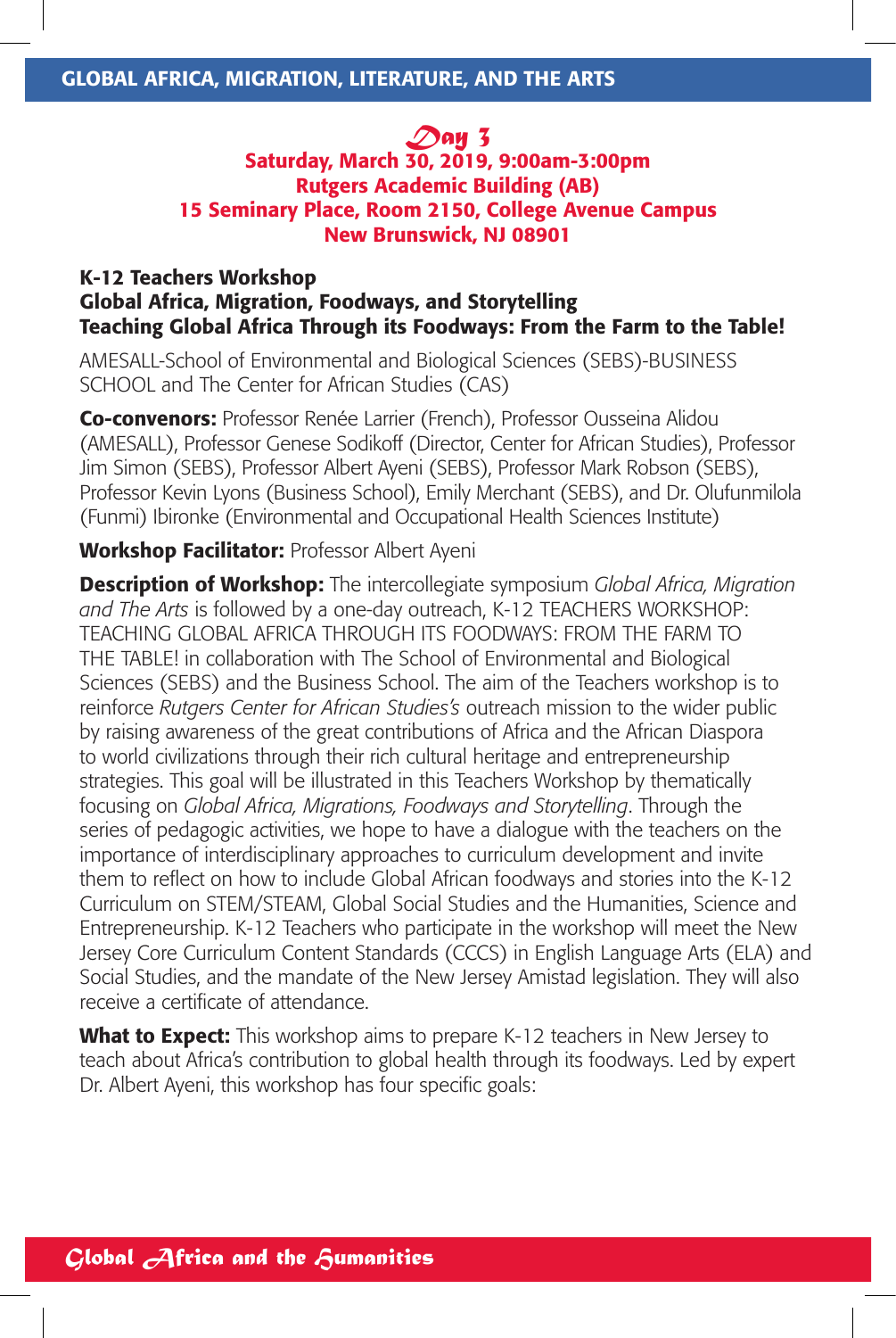## To explore:

- 1. How food systems work (from production to consumption).
- 2. The role of food in social life (weddings, festivals, etc.).
- 3. The connections between nutritious food, health, and productive life.
- 4. The ethnic crops, culinary arts, and entrepreneurship of African immigrant populations in New Jersey.

# Workshop has these broad goals:

- To equip educators with practical strategies and resources for integrating Africa and its diaspora in their schools and classrooms
- To provide a forum and a network of K-12 educators and scholars in the New Jersey area engaged in bringing Africa and its diaspora into to the school curriculum.

This workshop is suitable for teachers of social studies, science, health and nutrition, geography, literature, music, language, and art. It will provide teachers with resource materials for curriculum design. Teachers will also earn professional development credit and their participation will enable them to meet the Core Curriculum Content Standards (CCCS) in English Language Arts (ELA) and Social Studies, and the mandate of the New Jersey Amistad legislation.

#### What Do Teachers Get?

Expert-led sessions on Africa and African foodways Breakfast and lunch Lesson plans and other curricular materials Lists of useful websites that provide lesson plans for different grade levels Certificate of completion for participation

#### Program

9:00am-9:30am Welcome Address and Breakfast 9:30am-12:00pm Session I: Lectures and Presentations 12:00pm-12:30pm Lunch 12:30pm-1:00pm Exhibition on African American Foodways at Alexander Library 1:00pm-3:00pm Session II: Presentations and Break-out Sessions 3:00pm-3:30pm Closing and Evaluations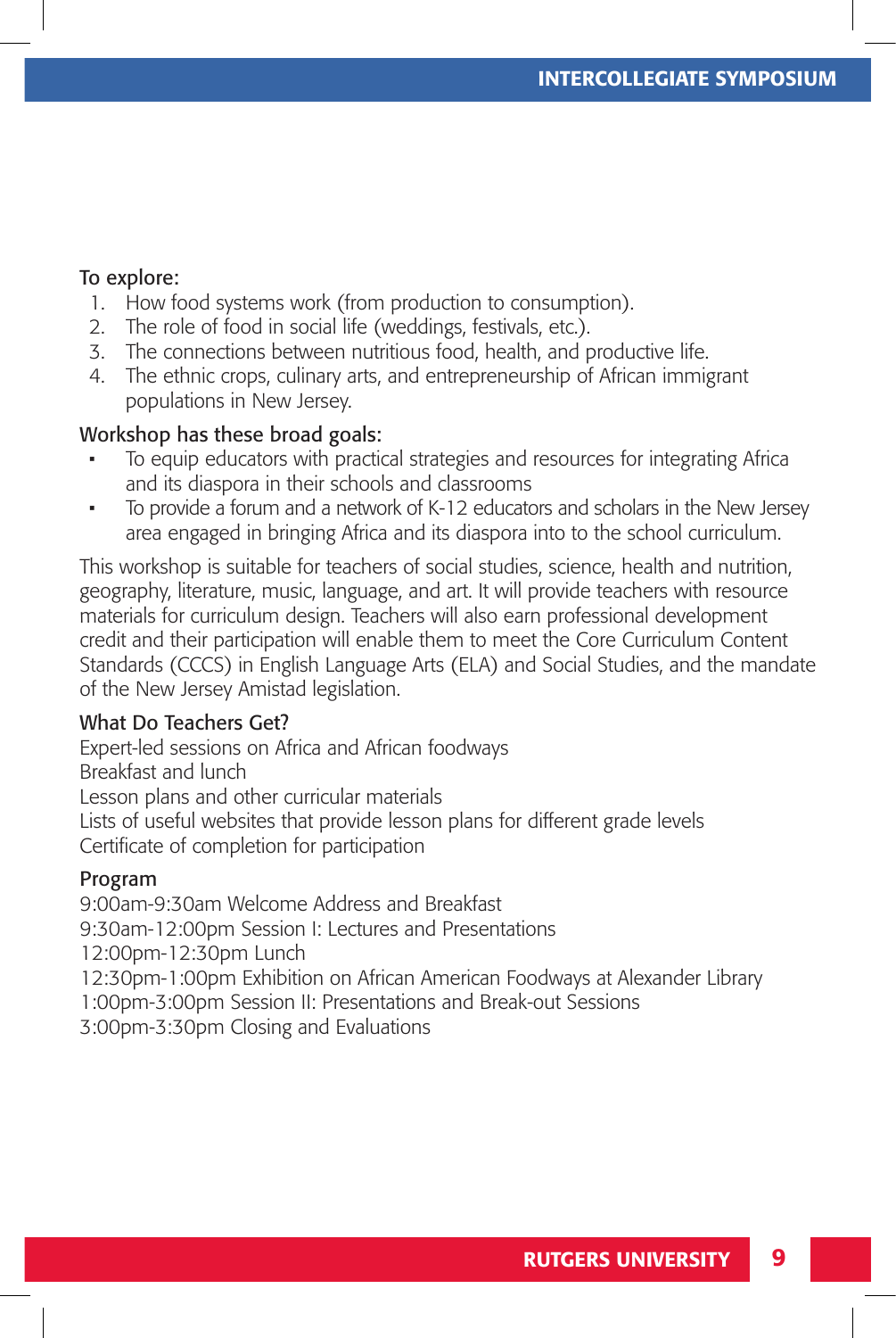## GLOBAL AFRICA, MIGRATION, LITERATURE, AND THE ARTS

#### List of Participants in Alphabetical Order

- Abena Busia Ambassador of Ghana to Brazil; Department of Women's and Gender Studies, Rutgers University
- Adérónké Adésolá Adésànyà The School of Art, Design, and Art History, James Madison University
- Ahmed Butt Rutgers Undergraduate Student
- Ala Jitan Rutgers Undergraduate Student
- Alamin Mazrui Department of African, Middle Eastern and South Asian Languages and Literatures, Rutgers University
- Albert Ayeni Department of Plant Biology, Rutgers University
- Alexandria Smith Department of Women's and Gender Studies, Rutgers University
- Alexis Haynie Department of English, Rutgers University
- Amir Aziz Mohamed Department of Women's and Gender Studies, Rutgers University
- andré carrington Department of English and Philosophy, Harvard University
- Antu Yacob Theater Department, Mason Gross School of the Arts, Rutgers University
- Bode Ibironke Department of English, Rutgers University
- Carolyn Brown Department of History, Rutgers University
- Charles Häberl Chair, Department of African, Middle Eastern and South Asian Languages and Literatures, Rutgers University
- Chioma Nwankwo Edward J. Bloustein School of Planning and Public Policy at Rutgers University
- Christopher Wise Department of English, Western Washington University
- Clovis Bergère Annenberg School for Communication, University of Pennsylvania
- Diya Abdo English Department, Guilford College
- Donna Gustafson Zimmerli Art Museum, Rutgers University
- Emily Merchant Department of Plant Biology, Rutgers University
- Eric Charry Music Department, Wesleyan University
- Eric Garfunkel Vice President, Global Affairs, Rutgers University
- Etienne Labbouz Department of French, Rutgers University
- Federica Soddu Department of Italian, Rutgers University
- Francis Barchi Edward J. Bloustein School of Planning and Public Policy at Rutgers University
- François Cornilliat Department of French, Rutgers University
- Gabriel Bámgbósé Program in Comparative Literature, Rutgers University
- Genese Sodikoff Director, Center for African Studies, Rutgers University
- Georgette Mitchell Department of French, Rutgers University
- Hyo-Won Nakashio Rutgers Undergraduate Student
- Itzel Corona Aguilar Department of Women's and Gender Studies, Rutgers University
- Jacob G Price Department of Spanish and Portuguese, Rutgers University
- James Masschaele SAS Vice Executive Dean, Rutgers University
- Jim Simon Department of Plant Biology, Rutgers University
- Jonathan Bishop Highfield Literary Arts and Studies, Rhode Island School of Design

#### *Global Africa and the Humanities*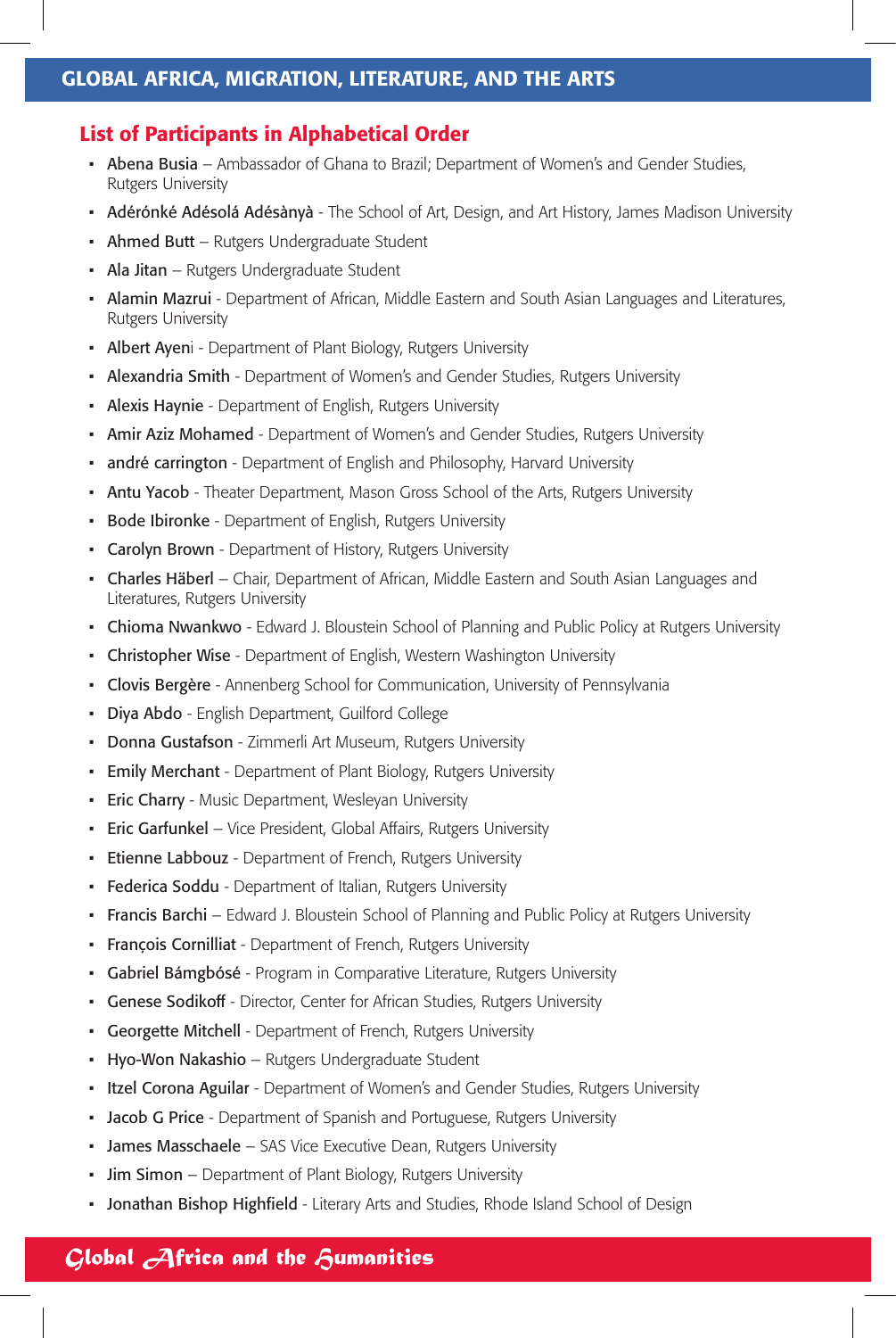- Jonathon Repinecz Department of Modern and Classical Languages, George Mason University
- Jordan Steiner School of Social Work, Rutgers University
- Kassahun Checole Founder and Publisher, Africa World Press and The Red Sea Press
- Kelly M. Askew Department of Anthropology, The University of Michigan
- Kevin Lyons Business School, Rutgers University
- Lisa Yung Department of Asian and Asian American Studies, Binghamton University
- Lydia Quayson Department of African, Middle Eastern and South Asian Languages and Literatures
- Manthia Diawara Tisch School of the Arts, New York University
- Marame Gueye English Department, East Carolina University
- Mark Robson Department of Plant Biology, Rutgers University
- Mary Shaw Department of French, Rutgers University
- Medha Karmarkar Department of French, Rutgers University
- Meredeth Turshen Edward J. Bloustein School of Planning and Public Policy, Rutgers University
- Michelle Ann Stephens Dean of Humanities, Rutgers University
- Myriam Alami Department of French, Rutgers University
- Ndirangu Wachanga Department of Media Science, University of Wisconsin-Whitewater
- Nyuma Waggeh Rutgers Undergraduate Student
- Olufunmilola Ibironke The Environmental and Occupational Health Sciences Institutes, Rutgers University
- Ouafaa Deleger Department of French, Rutgers University
- Ousseina Alidou Department of African, Middle Eastern and South Asian Languages and Literatures, Rutgers University
- Paulina Maria Barrios Program in Comparative Literature, Rutgers University
- RaShelle R. Peck Center for Historical Analysis, Rutgers University
- Reginold Royston the Information School and the Department of African Cultural Studies, University of Wisconsin-Madison
- Renée Larrier Department of French, Rutgers University
- Ricardo René Larémont Department of Sociology, Binghamton University
- Rick Lee Director, Rutgers Global, Rutgers University
- Roger Noguerol Ramírez Producer and Musician
- Ron Mulvihill Filmmaker, Director, and Producer
- Simone Brioni Department of English, Stony Brook University
- Sisonke Msimang South African Writer
- Stéphane Robolin Department of English, Rutgers University
- Susanna Sacks English Department, Northwestern University
- Tadjou-N'Dine Mamadou Yacoubou Department of Linguistics, Rutgers University
- Thato Magano Program in Comparative Literature, Rutgers University
- Tosin Adesanya-Olaleye Artist
- Tosin Gbogi The Interdisciplinary Program in Linguistics, Tulane University
- Wendy Wilson-Fall Africana Studies Program, Lafayette College